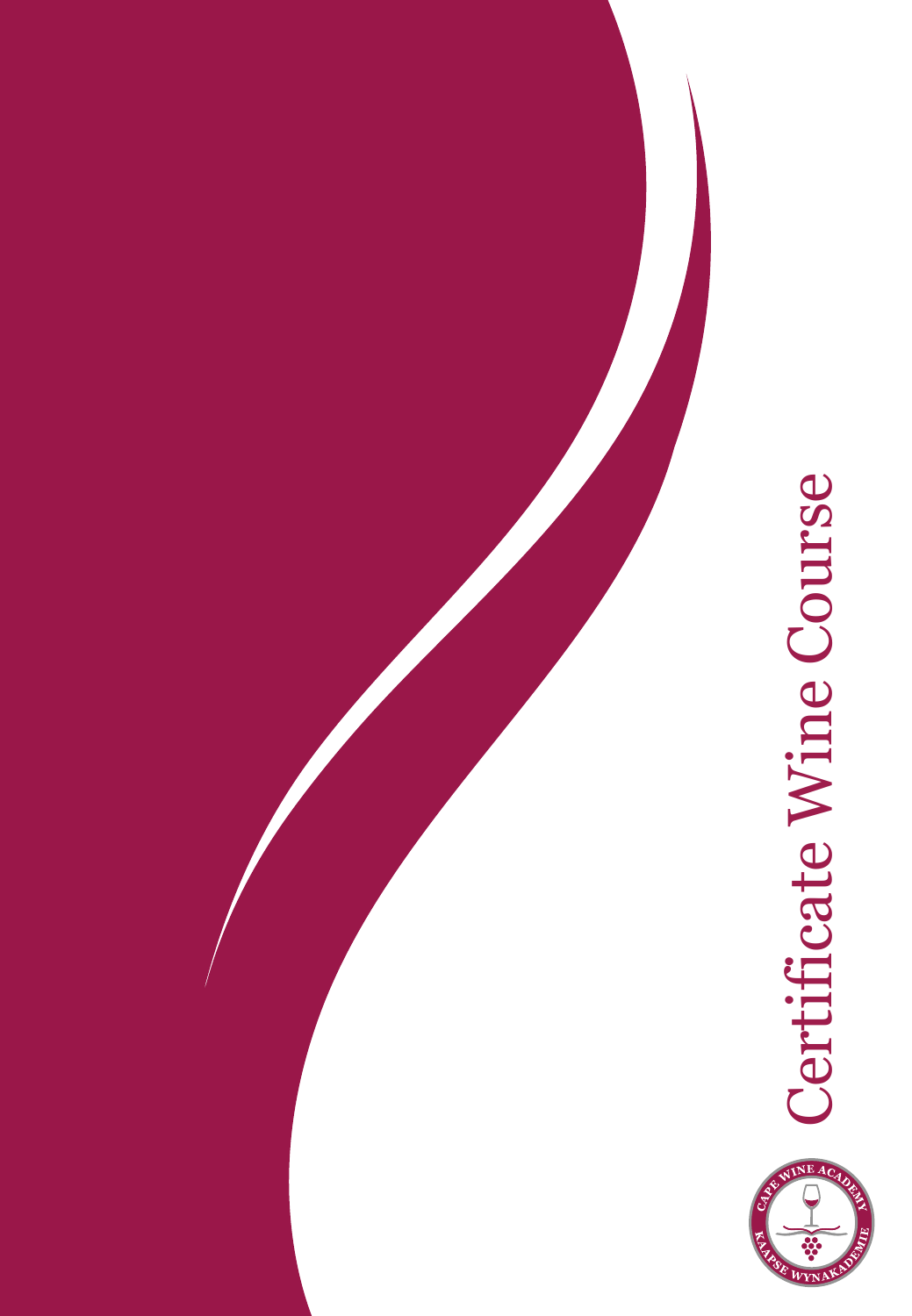## *Everyone is welcome*

## Our passion keeps South African wine alive by teaching, inspiring and growing an inclusive wine culture for all.

The Cape Wine Academy has welcomed more than 200,000 students through our doors since we were founded in 1979. Most of South Africa's wine industry experts have completed some form of education, training or experience with us over more than 40 years of wine education.

Our courses are unique in that we focus on the nuances of the South African wine landscape in the context of global wine regions. We do this by tapping into the vast knowledge of actively involved Cape Wine Masters, wine professionals and subject matter specialists whose expertise is incorporated into the course material, training materials and information all regularly reviewed.

We collaborate with several partners, either directly or strategically, to ensure that wine education in South Africa is relevant and meets the needs and interests of a wide spectrum of wine and tourism industries as well as enthusiasts in both professional and social interest capacities.

If you love wine or have a professional interest in learning more, you are in the right place. Enjoy your journey of discovery into fascinating wine of South Africa and the world.

Cheers.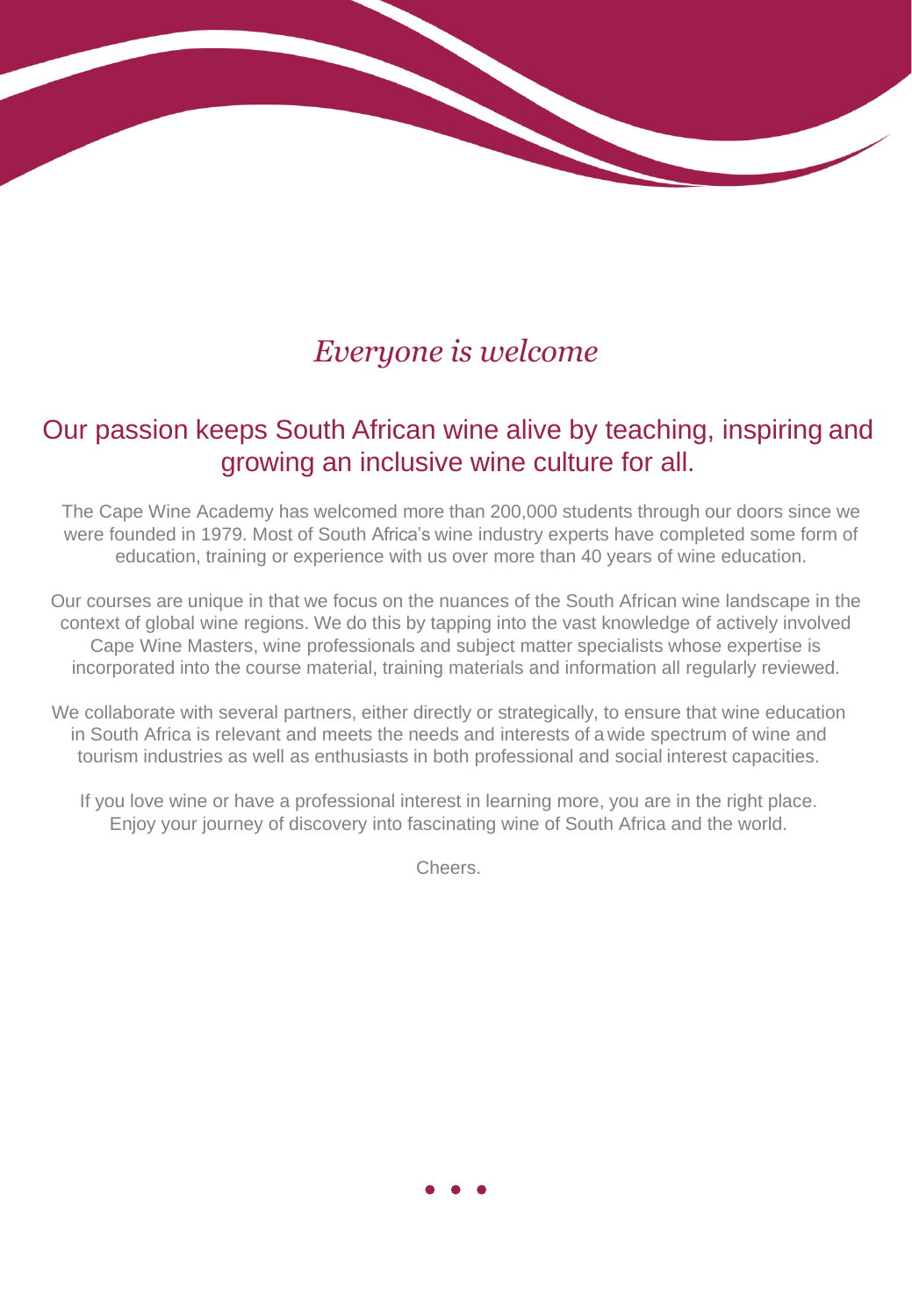COURSE OVERVIEW **COURSE OVERVIEW** 

An in-depth course on South African wine, which covers red and white wine viticulture, winemaking, sweet and sparkling wines, fortified wines and distillation.

Understand the wine of origin system of the Cape and learn how to assess what's in your glass by tasting the main South African grape varieties. All this knowledge comes together in a theory exam and blind wine tasting exam.

On completion, you will understand various vineyard and cellar processes that are involved in the production of wine as well as gaining confidence in the formal sensory assessment of wine and the influence of the grape variety on character, style and quality.

#### Classroom Course

The course is comprised of seven lectures carried out over three days. During these sessions the wine expert lecturer will present the course content, incorporating tastings of South African Wines.

#### Virtual Course

costs R500.

Practice Tasting Session

The course is comprised of six virtual lectures where the course content will be presented by a wine expert followed by a full day tasting, incorporating South African Wines.

This is a discretionary session intended as additional tasting exposure and support and is excellent preparation for the tasting exam. This session is not included in the course fee and

# DISCRECIONARY<br>TRAINING WORKSHOPS TRAINING WORKSHOPS DISCRECIONARY

COURSE DETAILS

**COURSE DETAILS** 

- Wine enthusiasts who have completed the South African Wine Course
- Second year tourism and hospitality students
- Individuals looking to further their career in the wine, tourism or hospitality sectors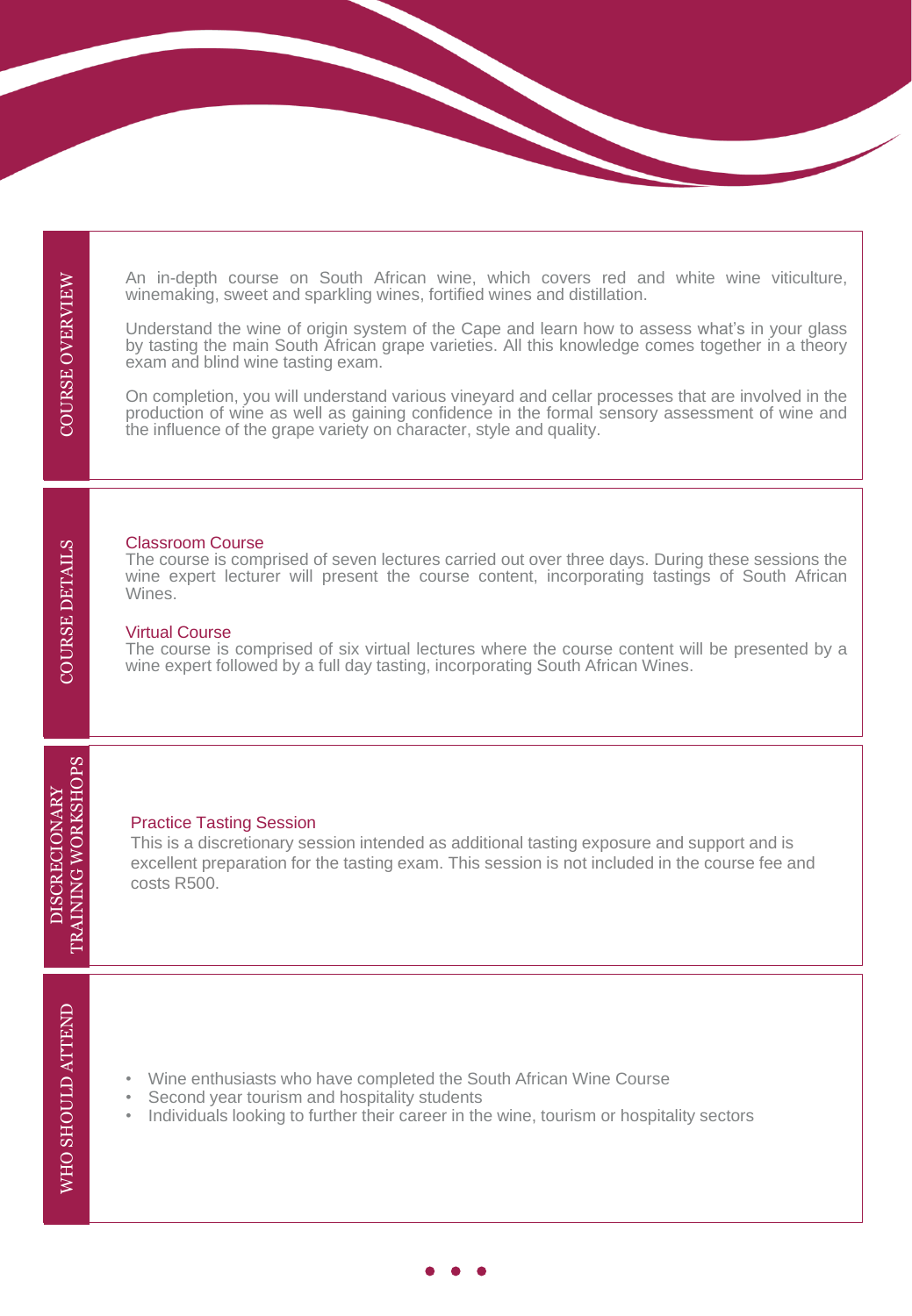- Viticulture and vineyard process
- Red and white winemaking and cellar practices
- Sweet and sparkling wines
- Fortified wines
- **Distillation**
- Understanding the Wine of Origin system
- **Grape varieties**

In order to complete the Certificate Wine Course, students must successfully pass one theory exam and one blind tasting exam achieving a minimum of 50% per assessment.

HOW TO PURCHASE HOW TO PURCHASE

Sign up for your Certificate Wine Course via our online store or by contacting the Cape Wine Academy directly. When purchasing online, a representative from the Cape Wine Academy will contact you within 24 hours of finalising your payment to provide further details and to secure your preferred course venue and dates.

Classroom or Virtual R4000

The full course schedule for 2022, Semester 2 can be found on the next page.